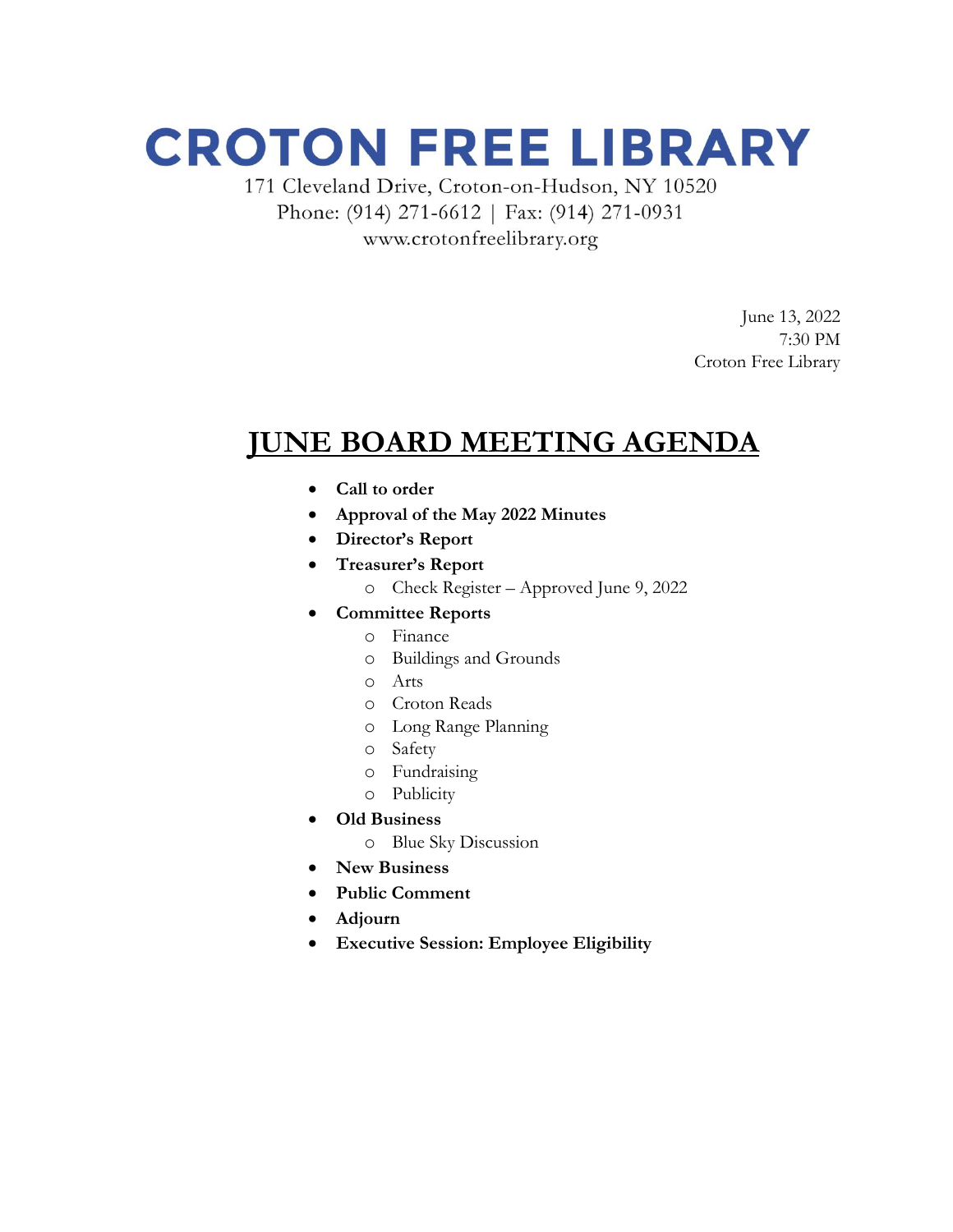# **CROTON FREE LIBRARY**

### 171 Cleveland Drive, Croton-on-Hudson, NY 10520 Phone: (914) 271-6612 | Fax: (914) 271-0931 www.crotonfreelibrary.org

### **DIRECTOR'S REPORT**

*May 2022 Statistics*

PATRON SERVICES

|                               | 2022   | 2021  | <b>CHANGE</b> |
|-------------------------------|--------|-------|---------------|
| Physical Checkouts            | 7,925  | 4,935 | 61%           |
| OverDrive                     |        | 1,866 |               |
| Hoopla Checkouts              |        | 230   |               |
| <b>Visitors</b>               | 16,214 | 236   | 6,770%        |
| Reference Transactions        | 857    | 665   | 29%           |
| Children's Event Attendance   | 406    | 523   | $-22\%$       |
| Teen Event Attendance         | 183    | 39    | 369%          |
| <b>Adult Event Attendance</b> | 48     |       |               |
| Special Event Attendance      | 295    | 255   | 16%           |
| Library Cards                 | 23     | 11    | 109%          |

#### **UPDATES**

- New website is live; certain updates still pending.
- Whistleblower and Conflict of Interest Signatures
- Security upgrade evaluation will continue over the summer.
- The new seating for the Children's Room courtesy of a grant through Sandy Galef has arrived.
- Olivia Sendlenski just finished her CHOOSE portion that was in person about how technology changes the way libraries operate.
- New Employee: Dianna Solano started June 6, 2022.